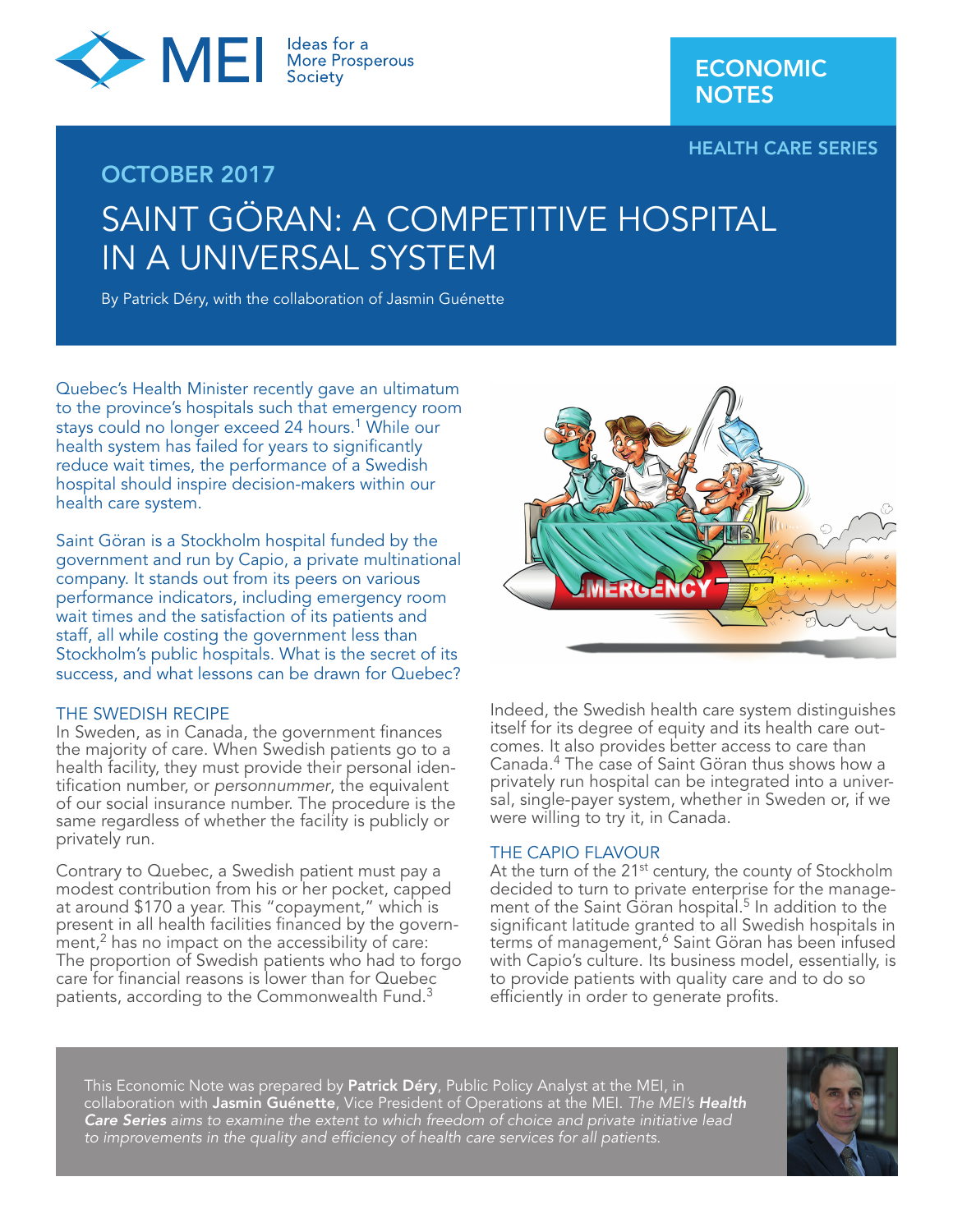To achieve this objective, the company makes constant use of internal and external performance indicators, including those of the Stockholm County Council, the local authority responsible for funding health care in the Swedish capital region.

Capio's obsession with care quality and optimization has led to substantial productivity gains at Saint Göran over the years. The company is so confident in its methods that in the last call for tenders, it offered its services to the county for 10% less remuneration compared to both its previous level and to the remuneration of comparable hospitals in Stockholm.7

This reduction of public funding has not led to any decrease in the number of patients treated. On the contrary, the Saint Göran emergency room, which saw some 35,000 patients pass through its doors fifteen years ago, treated more than 86,000 of them in 2016. The opening of a new, ultramodern emergency room is set to boost this figure to over 100,000.<sup>8</sup>

Along with its productivity gains, Saint Göran sets the pace for Stockholm's other hospitals, and continues to raise the bar year after year on metrics that are key for patients: performance targets set by the local authority, treatment guarantees, and hospital-acquired infection rates, among others.<sup>9</sup> The publication of this data is a condition imposed by the Stockholm County Council, and it gives rise to some healthy competition among care providers, be they public or private.<sup>10</sup>

# REAL EMERGENCIES

# *26 minutes to see a doctor*

The Saint Göran emergency room is also significantly more efficient than that of other Stockholm hospitals. The median wait time to see a doctor there was 26 minutes in 2016. No Swedish hospital does better.<sup>11</sup>

In comparison, a patient admitted to a Quebec emergency room must wait over two hours and a quarter, on average, just to see a doctor.<sup>12</sup> Even accounting for the limitations of comparing a median with an average, Quebec remains light years away from Saint Göran's level of efficiency.

# *Shorter hospital stays*

At Saint Göran, the median duration of emergency room stays for all patients is 2.8 hours, which again is better than most of its peers in Stockholm. Just under a quarter of patients (23%) wait more than 4 hours in emergency.<sup>13</sup>

Table 1

# Proportion of extended emergency room stays, major Quebec hospitals and Saint Göran

| Facility                                   | Number of<br>emergency<br>room visits<br>per year | <b>Stays lasting</b><br>24 hours or<br>more | <b>Stays lasting</b><br>48 hours or<br>more |
|--------------------------------------------|---------------------------------------------------|---------------------------------------------|---------------------------------------------|
| Jewish General Hospital                    | 86,017                                            | 10.2%                                       | 3.6%                                        |
| Charles-Lemoyne Hospital                   | 85,422                                            | 9.7%                                        | 1.4%                                        |
| Cité-de-la-Santé Hospital                  | 82,167                                            | 10.2%                                       | 0.9%                                        |
| Laval University Hospital<br>Centre (CHUL) | 77,205                                            | 5.3%                                        | 1.2%                                        |
| Maisonneuve-Rosemont<br>Hospital           | 75,133                                            | 13.8%                                       | 3.8%                                        |
| The province of Quebec                     | 3,743,707                                         | 6.7%                                        | 1.6%                                        |
| Saint Göran Hospital                       | 86,040                                            | Stays lasting 8 hours or +: 1%              |                                             |

Note: The number of emergency room visits includes ambulatory patients and stretcher patients. Hospitals with particular vocations, like the Montreal Children's Hospital and the Sainte-Justine University Hospital Centre are excluded from the comparison. Statistics are for 2016 in the case of Saint Göran and for the 2016-2017 year in the case of Quebec hospitals.

Sources: Author's calculations. See endnotes 8 and 15.

In Quebec, half of patients (51%) wait more than 4 hours, which corresponds approximately to the median.14 However, there is an enormous gap between the median duration of stays for ambulatory patients, namely those who are "able to walk" (3.2 hours), and stretcher patients, who represent a third of emergency room stays (9.5 hours). For the latter, the median wait can reach 15 or even 20 hours in Quebec's large hospitals.15

# *8 hours at Saint Göran, 48 hours in Quebec*

Interminable emergency room stays, which are frequent in Quebec and present to a certain degree elsewhere in Stockholm, are anecdotal at Saint Göran. Only 1% of its patients spend more than eight hours in emergency, versus from 7% to 14% in Stockholm's main hospitals.<sup>16</sup> In Quebec, it is not uncommon for a patient to have to wait more than 24 hours—and sometimes more than 48 hours—on a stretcher before being admitted into a care unit.

The proportion of stays lasting more than 48 hours in Quebec is similar to that of stays lasting more than eight hours at Saint Göran.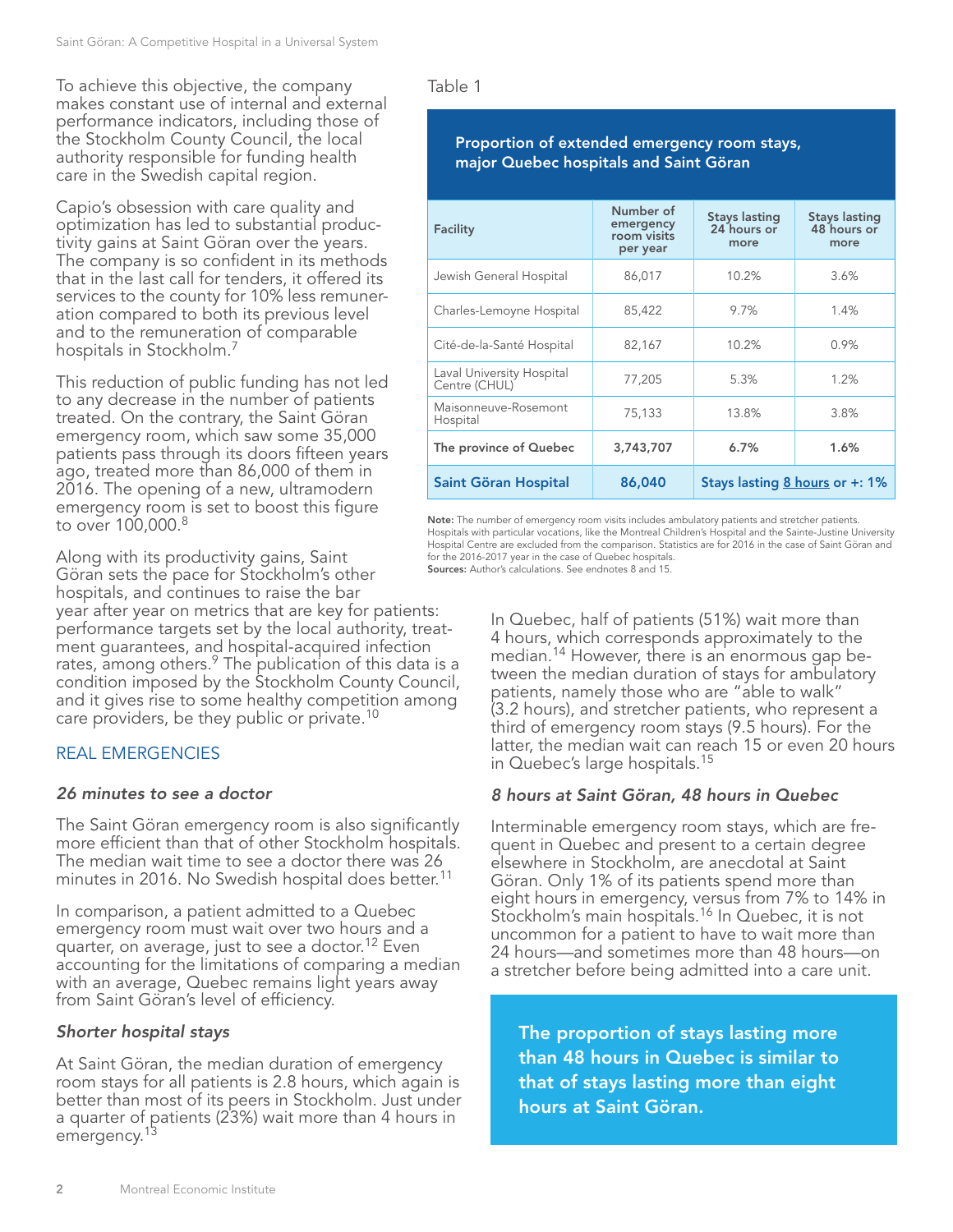The gap is even more striking when comparing Saint Göran with Quebec hospitals whose emergency rooms receive a similar volume of patients: The proportion of stays lasting more than 48 hours in Quebec is similar to that of stays lasting more than eight hours at Saint Göran (see Table 1).

One might think that Saint Göran enjoys conditions that are more favourable or that make any comparison with Quebec impossible. Yet the hospital receives its share of elderly clients: In 2016, one in six patients who visited the emergency room was over 80 years old.17 Swedes also use their emergency rooms as much as Quebecers use theirs.<sup>18</sup>

#### SATISFIED PATIENTS, HAPPY EMPLOYEES

Saint Göran's high degree of productivity has not been achieved at the expense of patients, since they judge that the quality of the care received is comparable or better than in Stockholm's other hospitals19 (see Figure 1). There is also less patient overcapacity, relative to what the emergency room can normally accommodate. As for Saint Göran's employees, their degree of satisfaction is also higher than elsewhere in Stockholm, while the medical staff turnover rate and the number of sick days taken are lower.<sup>20</sup>

Staff involvement seems to contribute to this state of affairs. For example, triage is the responsibility of multidisciplinary teams, so that the patient's condition can be evaluated quickly by experienced doctors and nurses. The method was put in place on the initiative of the employees themselves. Another factor that promotes efficiency is that emergency radiology is integrated into the emergency department. Finally, patients who are stable and whose diagnosis is clear can be admitted directly into dedicated care units, allowing them to be treated more quickly and "reducing the pressure on the emergency department."21

#### IT'S NOT MAGIC, JUST ECONOMICS

There is nothing magical or esoteric in Saint Göran's results, merely the application of basic economic principles.

The first is that of decentralization. Instead of concentrating decisions within a central authority that is assumed to be omniscient, responsibility is entrusted to the administrators of different departments, and

Saint Göran employees' degree of satisfaction is higher than elsewhere in Stockholm, while the medical staff turnover rate is lower.

### Figure 1

Poll of patients having visited the emergency room, Saint Göran, Stockholm, and Sweden as a whole, 2016



Note: The results are formulated as percentages of positive responses to a series of questions for each indicator.

Source: Capio S:t Görans Sjukhus, "Kvalitetsredovisning 2016, Sjukhusgemensamma resultat," April 5, 2017, p. 32; Request for information from the Stockholm County Council.

these in turn leave decisional latitude in the hands of those who are in contact with patients to manage and improve the daily operation of the hospital. Indeed, Capio makes it a point of pride to stipulate that the organization "is built from the bottom up and is organized around patient needs."<sup>22</sup> In Quebec, many still believe that politicians and bureaucrats can micromanage an organization as complex as an entire health care system.<sup>23</sup>

The second principle is that everything is measured. In addition to the numerous indicators that come from the publication of hospital data, an annual poll conducted by the Stockholm County Council measures the degree of satisfaction of patients. This data, like much other data, is public. At Saint Göran, an annual poll was considered insufficient. A pilot project was thus put in place in a few departments to systematically collect the opinion of every patient at the moment of departure, the goal being to extend it to the entire hospital eventually.<sup>24</sup> In comparison, in Quebec, less than a quarter of hospitals poll their patients at least once a year.<sup>25</sup>

The third principle is the introduction of competition into the system. This encourages continual improvement by allowing different regions to implement different funding and care provision strategies, and allowing hospitals to compare themselves.<sup>26</sup>

The fourth is to have confidence in the initiative of private entrepreneurs who, motivated by profit, do not cut corners when it comes to patient care, but on the contrary, devote their efforts to treating them